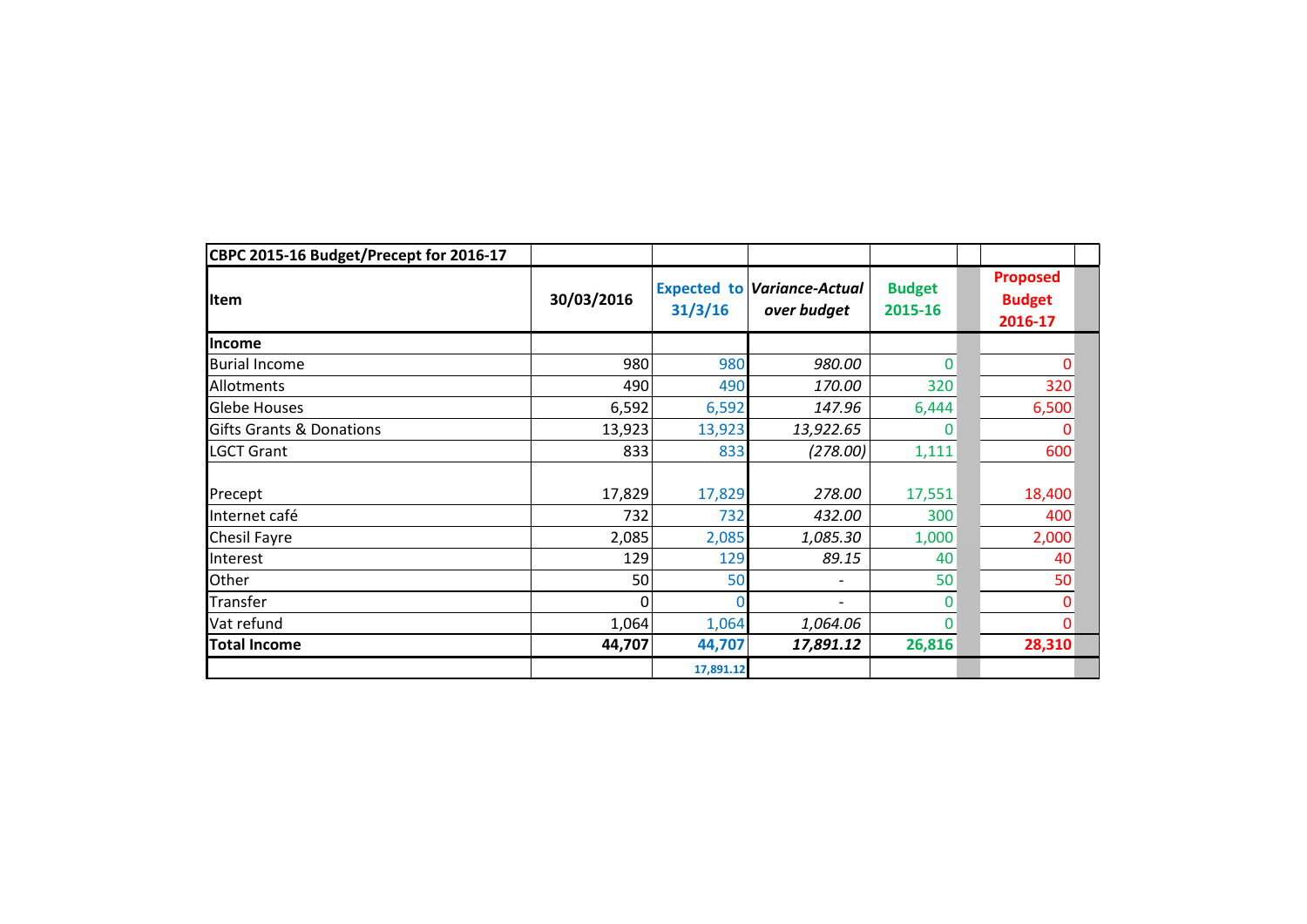| <b>Expenditure</b>                           |        |        |            |              |              |
|----------------------------------------------|--------|--------|------------|--------------|--------------|
| <b>Wages</b>                                 | 7,481  | 7,481  | (89.42)    | 7,392        | 8,202        |
| NI & PAYE                                    | 112    | 112    | 279.51     | 392          | 0            |
|                                              |        |        |            |              |              |
| Pension                                      | 0      | 0      |            | 0            | 0            |
| Wages RFO/Clerk                              | 7,369  | 7,369  | (368.93)   | 7,000        | 8,202        |
| <b>General Admin</b>                         | 2,144  | 2,144  | (54.20)    | 2,090        | 2,274        |
| <b>Clerks Allowance</b>                      | 120    | 120    |            | 120          | 144          |
| Hall Hire                                    | 146    | 146    | 84.00      | 230          | 250          |
| Insurance                                    | 333    | 333    | 6.59       | 340          | 350          |
| Office Equipment                             | 120    | 120    | (119.99)   | $\mathbf{0}$ | $\mathbf{0}$ |
| Stationery /Postage/Website/Mileage          | 447    | 447    | 82.75      | 530          | 530          |
| DAPTC subs/Proff Fees                        | 701    | 701    | (11.12)    | 690          | 750          |
| Training                                     | 217    | 217    | (37.00)    | 180          | 200          |
| Chairman Allow                               | 59     | 59     | (59.43)    | 0            | 50           |
| <b>Property/Maintenance</b>                  | 15,504 | 15,504 | (7,936.84) | 7,567        | 9,500        |
| <b>Abbotsbury Grass</b>                      | 630    | 630    |            | 630          | 800          |
| Allotments                                   | 371    | 371    | (371.20)   | 0            | 500          |
| <b>Bench Maintenance</b>                     | 1,360  | 1,360  | (860.00)   | 500          | 550          |
| Cemetery/Churchyard Grass and repairs        | 2,075  | 2,075  | 674.77     | 2,750        | 2,800        |
| LH Grass and Play area                       | 895    | 895    | 5.00       | 900          | 1,600        |
| Playground repairs inspections               | 237    | 237    | 217.82     | 455          | 600          |
| Portesham Play area/greens/Fleet             | 9,830  | 9,830  | (7,998.40) | 1,832        | 2,300        |
| <b>Traffic Calming/Highways</b>              | 50     | 50     | 450.17     | 500          | 150          |
| Notice Boards/Bus Shelter/ Fleet Gates/Other | 55     | 55     | (55.00)    | 0            | 200          |